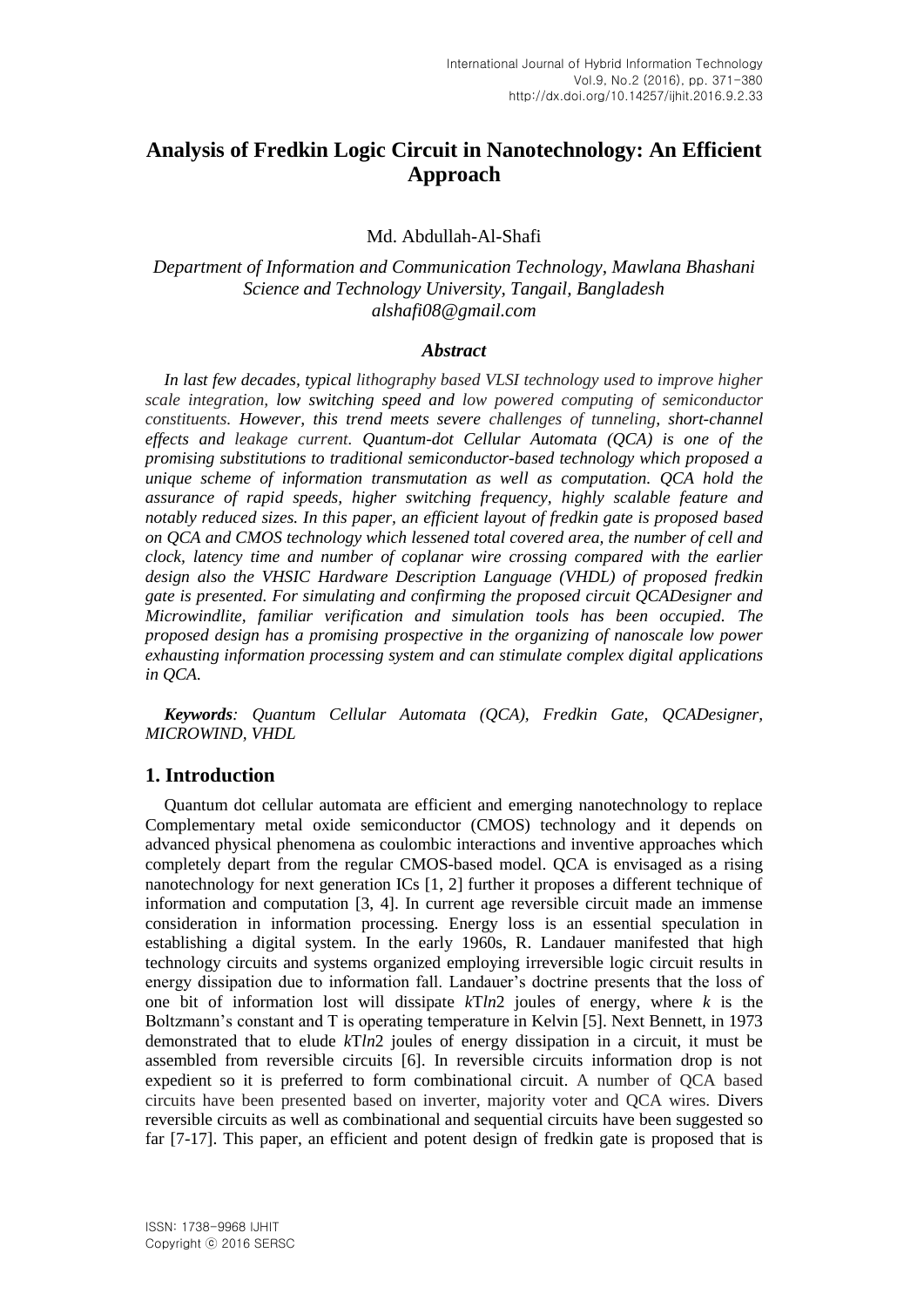more competent in terms of area, complexity and cell counts corresponding to the earlier layout [18].

# **2. QCA: Synopsis**

A cell is the elementary component of QCA and consists of two electrons along four quantum dots that are arranged at the vertices of a square [19-21]. The electrons are impulse to the edge locations for coulombic repulsion [22]. QCA cell has two form of polarization [23, 24] P = -1 or binary 0 and P = +1 or binary 1 as shown in Figure 1. The equation for the cell polarization is defined as [8],

$$
P = \frac{(\rho_1 + \rho_3) - (\rho_2 + \rho_4)}{(\rho_1 + \rho_2 + \rho_3 + \rho_4)}
$$
 (1)

Where, the charge at dot *i* denoted by  $\rho_i$ 





The essential part of QCA based structure is QCA wire, majority voter and inverter. QCA wire is a collection of interconnected cells in which signal propagates from one place to another because of electrostatic interactions. QCA wires can be either formed up of  $45^{\circ}$  cells or  $90^{\circ}$  cells. In case of inverter, if two cells place at  $45^{\circ}$  with respect to each other their interaction will be opposite and for that  $45^{\circ}$  cells are mainly used for coplanar wire crossings. Figure 2 delineates the structure of two wire types.



**Figure 2. QCA Wire (a) 45<sup>o</sup>(b) 90<sup>o</sup>**

Three input majority voter  $(Ma<sub>13</sub>)$  is the basic logic gate in QCA. Maj<sub>3</sub> can be composed offive cells; three inputs, one output and unique middle cell. The middle cell also recognized as device cell which switches to principal polarization [24] and resolves the firm output. Maj<sub>3</sub> can be performed as a 2-input AND or 2-input OR logic gate if the polarization of three input cells is fixed to  $p = -1$  or  $p = +1$ , therefore, shown in Figure 3. The logical term of  $Maj<sub>3</sub>$  is as follows: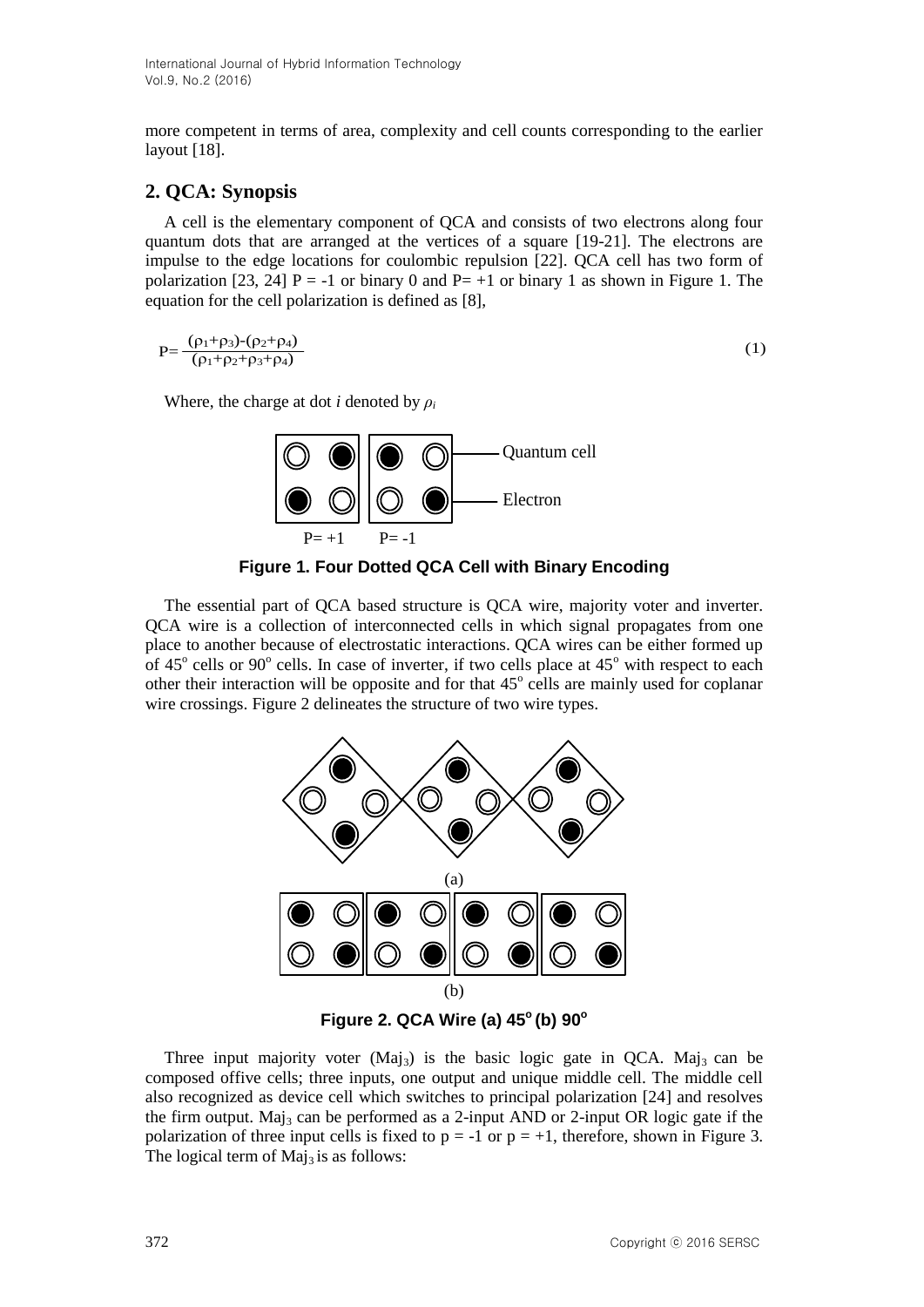#### $MV (A, B, C) = AB + BC + CA$  (2)

To make "AND" and "OR" gate using majority gate set one of the MV input fixed to 0 or 1. Equation 3 and 4 shows the "AND" and "OR" gate operation when C=0 and C=1.

MV (A, B, 0) = AB+A.0+B.0 = AB (3) MV (A, B, 1) = AB+A.1+B.1 = A+B (4)



### **Figure 3. Fundamental Form of 3-Input Majority Voter Gate (a), Function as 2-Input AND Gate (b) and 2-Input OR Gate (c)**

The QCA inverter essentially transmissions the cell polarization to the reverse polarization as shown in Figure 4. This inverter is made of seven cell or four QCA wires. The input polarization is divided into two polarizations and eventually, two wires unite and form the opposite polarization.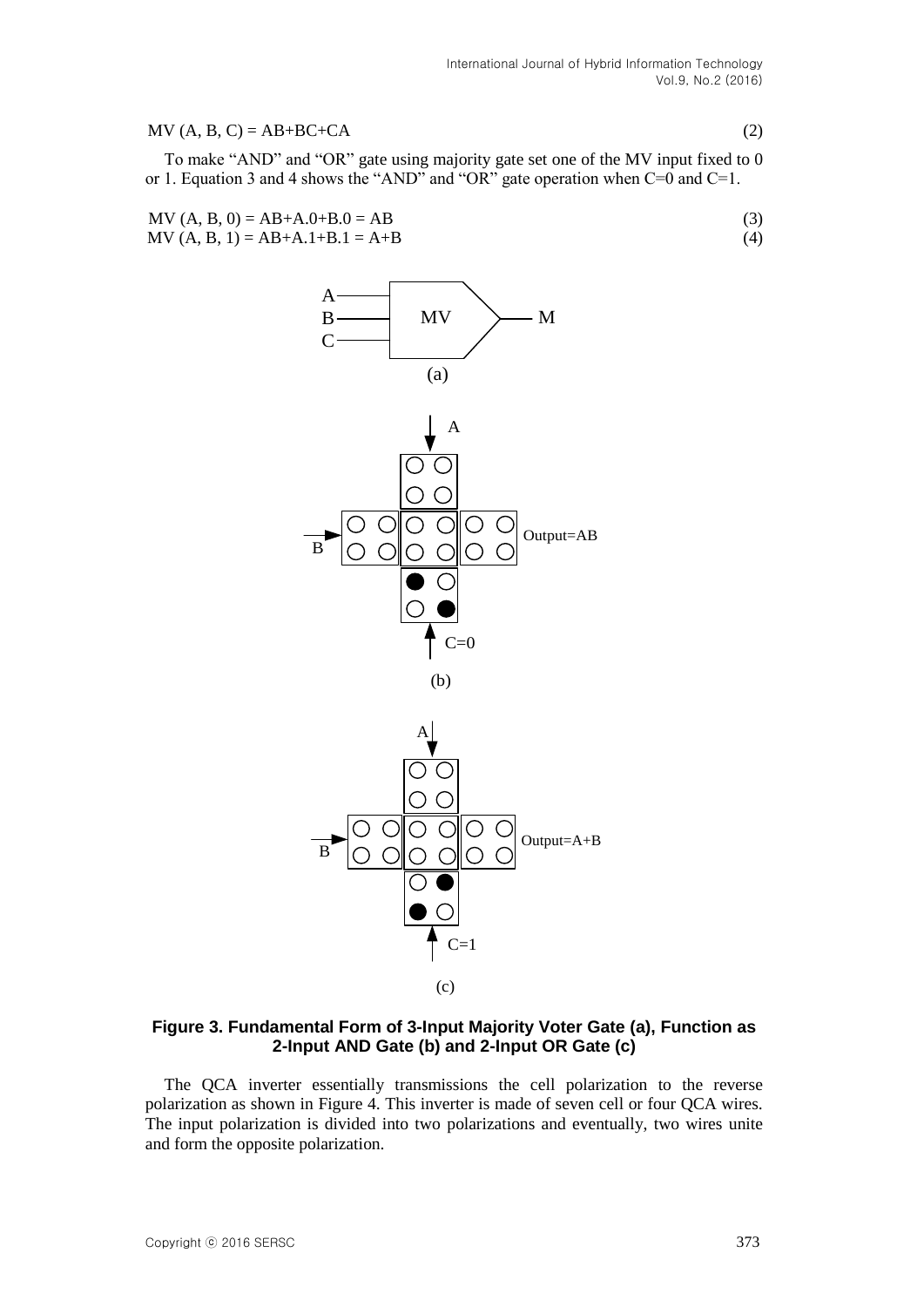International Journal of Hybrid Information Technology Vol.9, No.2 (2016)





QCA timing is achieved by clocking in four specific and periodic states [25]. A QCA clock induces four stages in the tunneling barriers of the cells above it. In early level, the channel barriers begin to raise. The next level is attained when the channeling barriers are high enough to hinder electrons from channeling.



**Figure 5. QCA Signal for Clocking Zones**

The tertiary stage appears when the high barrier begins to lower. And in the last stage, the channeling barriers grant electrons to willingly tunnel again. So the four levels are Relax, Switch, Hold, and Release. A regular QCA architecture needs four clocks, each of which is periodically  $90^{\circ}$  out of state along the prior clock. There is a latch between two clocking sections and clocking system arranges essential pipelining [26, 27] as well as grants multi-bit data transmission for QCA through signal latching.

### **3. Materials and Mechanisms**

An analysis is completed to gain the needed tools and chosen to find out the proposed design. The design level is approved using different approximate simulators like the nonlinear approximation approaches and bistable simulation engine. But these approaches are iterative and do not form the certain measures. Eventually, the QCA Designer ver. 2.0.3 is chosen and this simulation engine is illustrated [28]. At the design, small block of QCA is formed and simulated for checking its accuracy. Then these small blocks of QCA are united together through QCA wire to attain the urged design.

Lastly, the integrity of the circuit is analyzed by the simulation engine of QCA Designer ver. 2.0.3 [29]. The simulation engines result the required waveform for the logical circuit. In the simulation, the software produced few criterion which involves default values like the size of cell, relaxation time, samples number, relative permittivity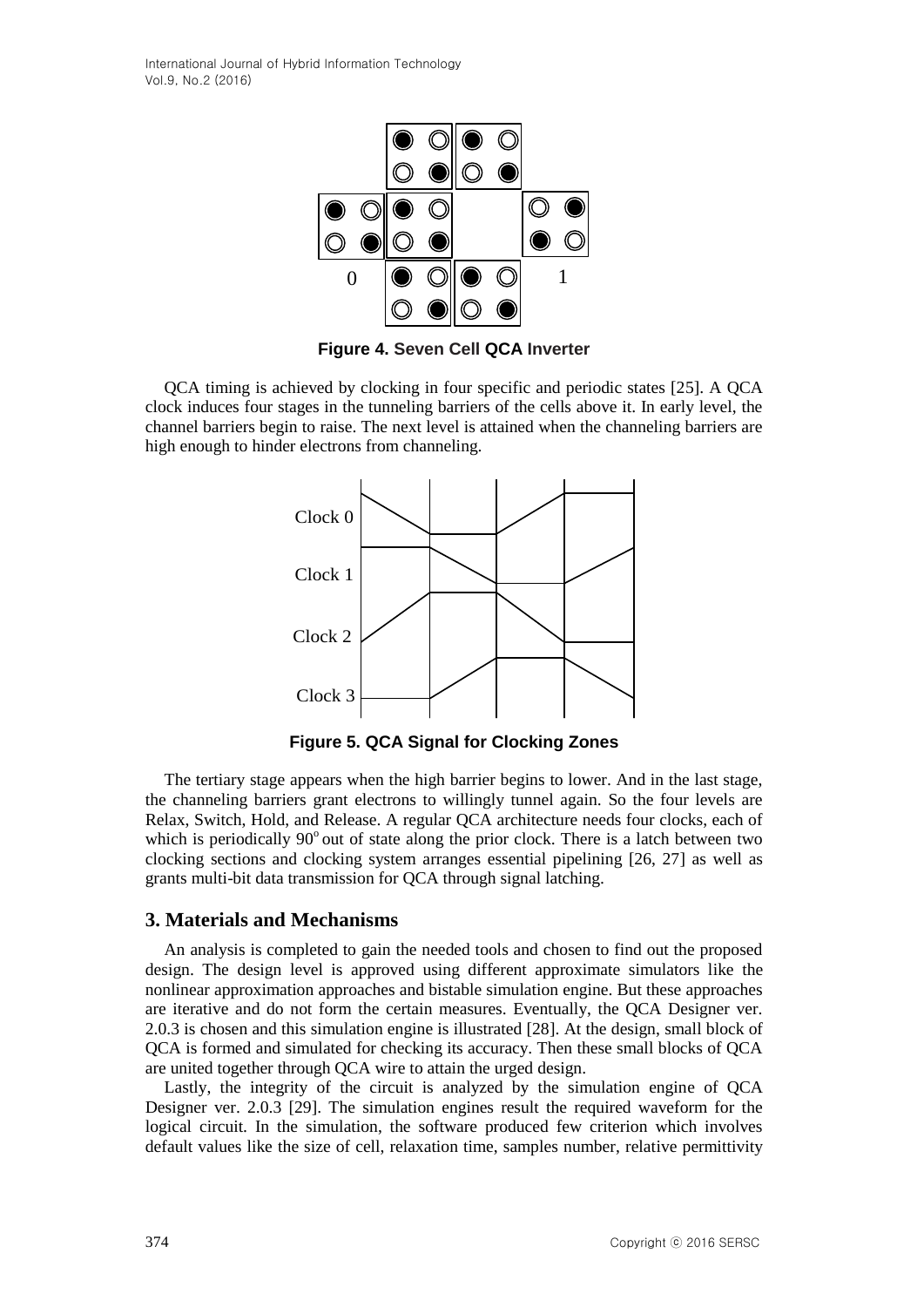*etc*. This paper, the simulated waveform of the proposed circuit perfectly fits the logical output and input.

The proposed circuit in CMOS is simulated and designed using MICROWIND [30] engine. This tool is ideal and convenient to design and achieve the covered surface of the various logic circuit.

# **4. Proposed Design and Presentation**

A gate is called reversible if there is a one to one correspondence between its number of inputs and number of outputs assignments. Reversible circuit induces a specific set of output vector for each set of the input vector and it obtained extensive attention because their scope to abate the power dissipation. In this part, a decisive design formation of a reversible fredkin logic circuit is presented.

### **4.1. Fredkin Gate**

Fredkin gate also recognized as CSWAP gate is a 3x3 gate with input vector  $I_v(A, B, B)$ *C)* and output vector  $O_v(X, Y, Z)$ . The outputs are X=A, Y=A'B+AC, Z=AB+A'C. Figure 6 illustrates the block layout and QCA circuit representation of fredkin gate and Table 1 presents the logical Table of this circuit.



**Figure 6. Block Diagram of (a) Fredkin Gate (b) Proposed Layout of Fredkin Gate in QCA**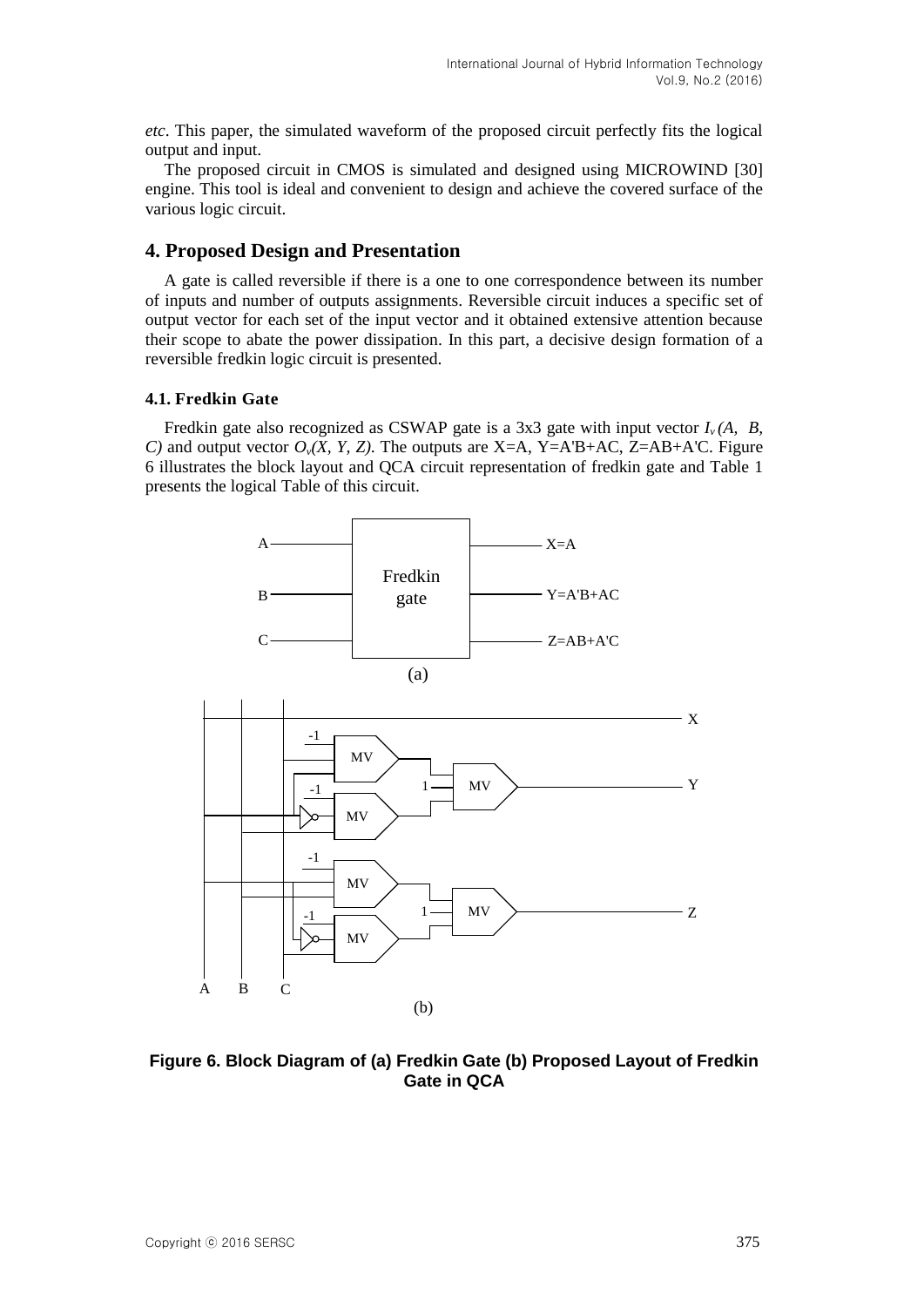| Input |   |             | Output |  |   |
|-------|---|-------------|--------|--|---|
| Α     | В | $\mathbf C$ | X      |  | Z |
|       |   |             |        |  |   |
|       |   |             |        |  |   |
|       |   |             |        |  |   |
|       |   |             |        |  |   |
|       |   |             |        |  |   |
|       |   |             |        |  |   |
|       |   |             |        |  |   |
|       |   |             |        |  |   |

# **Table 1. Truth Table of Fredkin Gate**

## **4.2. VHDL Implementation of Fredkin Gate**

Library ieee; Use ieee std\_logic.1164..all; Entity fredking is Port (A, B, C : in std\_logic; X, Y, Z : out std\_logic); end fredking; architecture ckt of fredking is signal Abar, S1, S2, S3, S4 : std\_logic; begin  $X \leq A$ ; Abar $<=$  not A; S1<=Abar and B;  $S2 \leq A$  and C;  $Y \le S1$  or S2: S3 <= Abar and C;  $S4 \leq A$  and B;  $Z \leq S3$  or  $S4$ ; End ckt;

# **5. Simulation and Result Analysis**

The urged model has been functionally designed and simulated using the QCADesigner 2.0.3. Consecutive parameters in the bistable approximation are employed which are the default figures in QCADesigner. These parameters are shown in Table 2.

| <b>Criterion</b>       | <b>Value</b>  |
|------------------------|---------------|
| size of cell           | 18nm          |
| dot diameter           | 5.000         |
| number of samples      | 12800         |
| convergence tolerance  | 0.001000      |
| radius of effect       | 65.000000nm   |
| relative permittivity  | 12.900000     |
| layer separation       | 11.500000     |
| clock amplitude factor | 2.000000      |
| clock high             | 9.800000e-022 |
| clock low              | 3.800000e-023 |
| upper threshold [1]    | 0.500         |

**Table 2. Parameters of Bistable Approximation**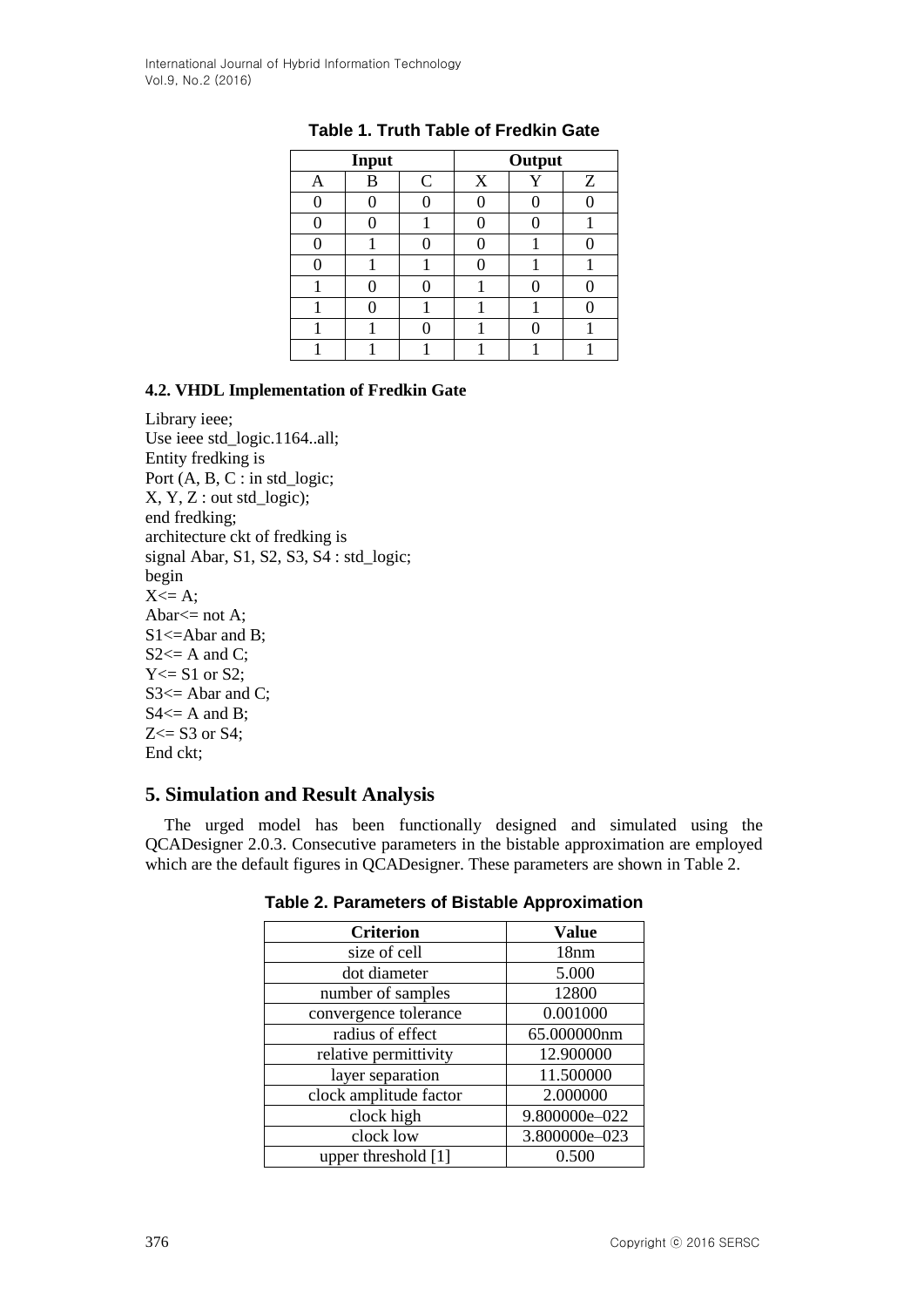| lower threshold [0]           | $-0.500$ |
|-------------------------------|----------|
| maximum iterations per sample | 100      |

In circuit design, two fixed polarization  $P=-1$  and  $P=+1$  is used which are employed to switch the logic condition. The layout of proposed circuit is shown in Figure 7 and the simulated outcome is specify in Figure 8.





**Figure 7. QCA Simulated Circuit Design of Proposed Fredkin Gate**



**Figure 8. Simulated Waveform for Fredkin Gate**

The layout of proposed circuit in CMOS is prescribed in Figure 9 which is designed using Microwindlite tool, a rapid organized EDA tool for back end and front end chip design into an integrated flow.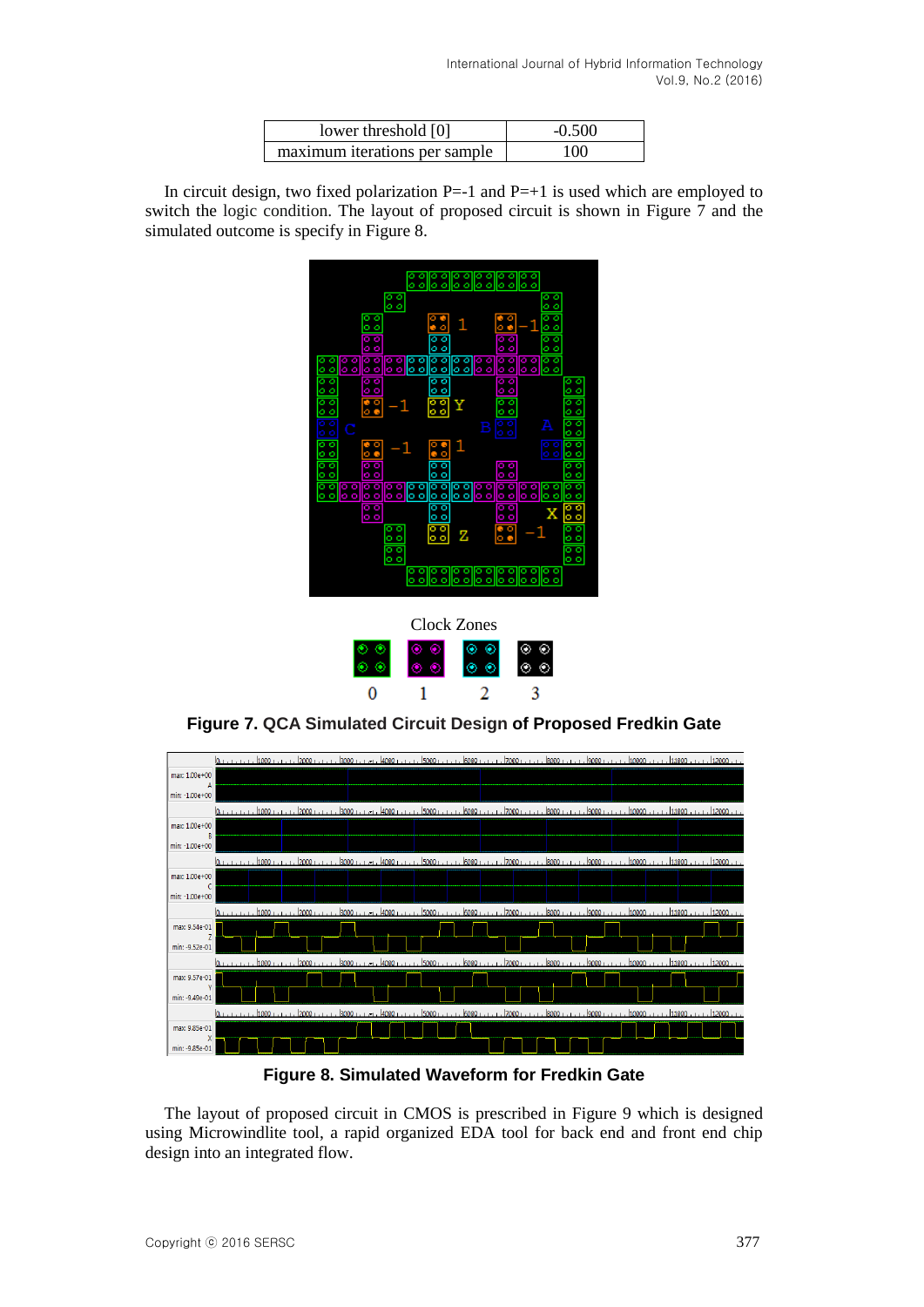International Journal of Hybrid Information Technology Vol.9, No.2 (2016)



**Figure 9. Simulated Circuit Design of Fredkin Gate**

| <b>Parameter</b>         | <b>Proposed fredkin gate</b> | fredkin gate [18] |  |
|--------------------------|------------------------------|-------------------|--|
| Number of cells          |                              | 246               |  |
| Clock used               |                              |                   |  |
| Time delay (clock cycle) | 0.75                         |                   |  |
| Number of wire crossings |                              |                   |  |
| Area in QCA $(\mu m^2)$  | 0.07                         | 0.375             |  |
| Area in CMOS $(\mu m^2)$ | 1223                         |                   |  |

**Table 3. Performance Criterions of Proposed Design**



**Figure 10. Comparative Figures for Cell, Time Delay and Area of Proposed Fredkin Circuit**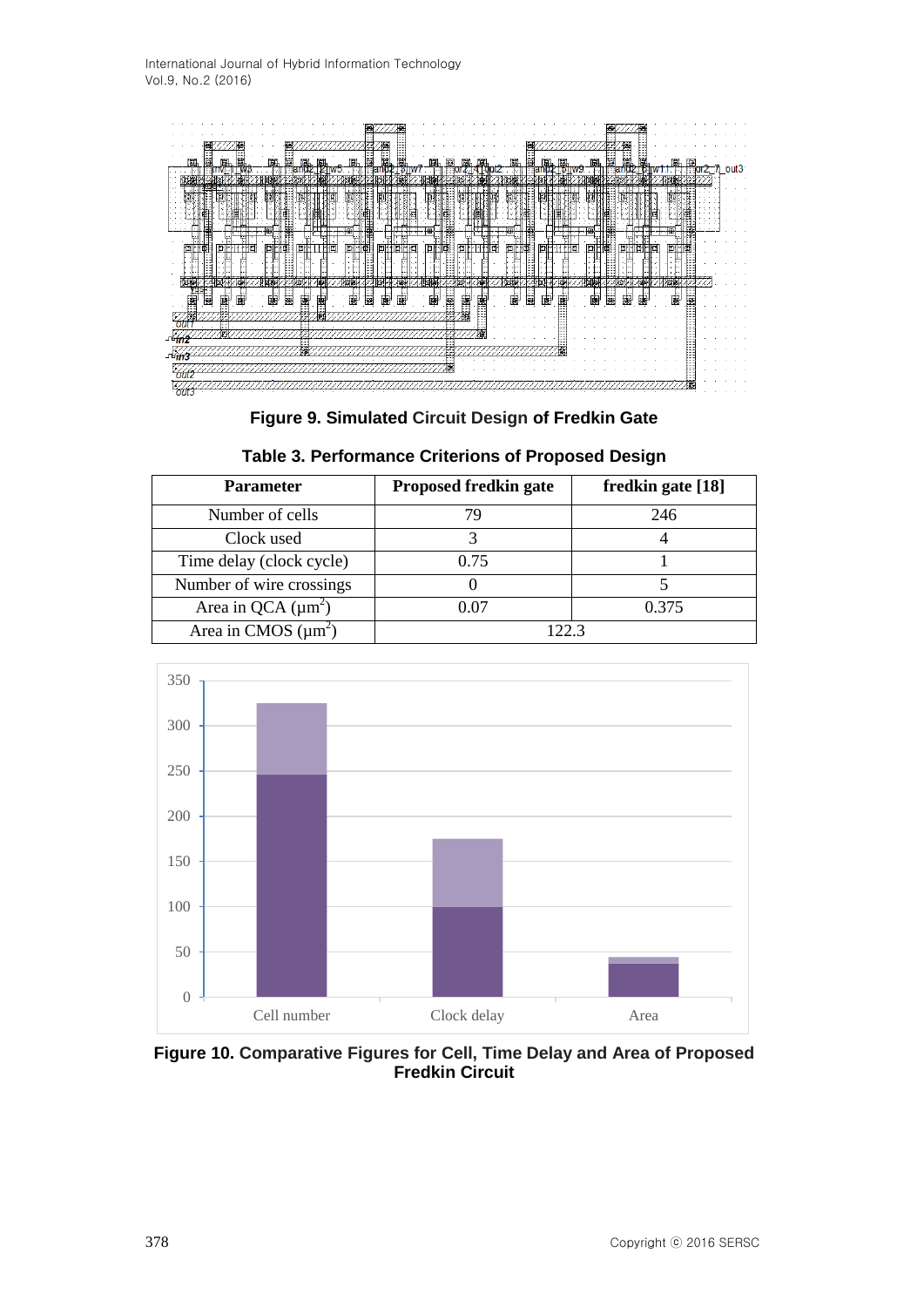### **6. Conclusion**

This paper analyzes an adept approach of fredkin gate based on QCA and CMOS technology. Functional operation of fredkin gate in the enhancement of combinational circuits would be productive in respect of power redeeming and delay. During the design, a concentration is made to dwindle the number of cells as well as the area. The proposed design in QCA is 1747 times smaller in size than CMOS technology and ignore multilayer wire crossing that would be very significant for designing compact and fault tolerant low power consuming nanomaterial. The simulation effect endorsed that the proposed design executes well. Therefore, it concludes that the urged layout should be promising pace towards the intention of quantum computers as well as low power design in nanotechnology.

The forthcoming work can be extended as to design systems to handle large-scale circuits along the inevitable objective of synthesizing quantum circuits.

### **References**

- [1] C.S. Lent, P. D. Tougaw and W. Porod, "Quantum Cellular Automata: The physics of computing with quantum dot molecules", Physics and Computation, **(1994)** November 17-20, pp. 5–13.
- [2] C. S. Lent and P. D. Tougaw, "Device architecture for computing with quantum dots", Proceedings of the IEEE. vol. 85, **(1997)**, pp. 541– 557.
- [3] I. Amlani, A. O. Orlov, G. L. Snider, C. S Lent and G. H. Bernstein, "Demonstration of a six-dot quantum cellular automata system", Applied Physics Letters, vol. 72, no. 17, **(1998)**, pp. 2179-2181.
- [4] A. O. Orlov, I. Amlani, G. H Bernstein, C. S. Lent and G. L Snider, "Realization of a functional cell for quantum-dot cellular automata", Science, vol. 277, no. 5328, **(1997)**, pp. 928-930.
- [5] R. Landauer, "Irreversibility and Heat Generation in the Computational Process", IBM Journal of Research and Development, vol. 5, no. 3, **(1961)**, pp. 183-191.
- [6] C. H. Bennett, "Logical Reversibility of Computation", IBM journalResearch and Development, vol. 17, no. 6, **(1973)**, pp. 525-532.
- [7] W. Porod, "Quantum-dot devices and quantum-dot cellular automata", International Journal of Bifurcation and Chaos vol. 7, no. 10, **(1997)**, pp. 2199-2218.
- [8] P. D. Tougaw and C. S. Lent, "Logical devices implemented using quantum cellular automata", Journal of Applied Physics, vol. 75, no. 3, **(1994)**, pp. 1818–1825.
- [9] W. Wang, K. Walus and G. A. Jullien, "Quantum-dot cellular automata adders", Nanotechnology, IEEE-NANO, Third IEEE Conference on IEEE, vol. 1, **(2003)**, pp. 461-464.
- [10] R. Zhang, K. Walus, W. Wang and G. A. Jullien, "Performance comparison of quantum-dot cellular automata adders", Circuits and Systems, ISCAS, IEEE International Symposium on, IEEE, **(2005)**, pp. 2522-2526.
- [11] J. Huang, M. Momenzadeh and F. Lombardi, "Design of sequential circuits by quantum-dot cellular automata", Microelectronics Journal vol. 38, no. 4, **(2007)**, pp. 525-53.
- [12] A. N. Bahar, S. Waheed and M. Habib, "A novel presentation of reversible logic gate in Quantum-dot Cellular Automata (QCA)", In Electrical Engineering and Information & Communication Technology (ICEEICT), International Conference on IEEE, **(2014)**, pp. 1-6.
- [13] A. N. Bahar, S. Waheed and N. Hossain, "A new approach of presenting reversible logic gate in nanoscale", Springer Plus, vol. 4, no. 1, **(2015)**, pp.153.
- [14] A. Al-Shafi, A. N. Bahar and M. S. Islam, "A Quantitative Approach of Reversible Logic Gates in QCA", Journal of Communications Technology, Electronics and Computer Science, issue 3, **(2015)**, pp. 22-26.
- [15] M. Abdullah-Al-Shafi, M. S. Islam and A. N. Bahar, "A Review on Reversible Logic Gates and its QCA Implementation", International Journal of Computer Applications, vol. 128, no. 2, **(2015)**, pp. 27-34.
- [16] M. Abdullah-Al-Shafi, "Synthesis of Peres and R Logic Circuits in Nanoscopic Scale", Communications on Applied Electronics, vol. 4, no. 1, **(2016)**, pp. 20-25.
- [17] M. S. Islam, M. Abdullah-Al-Shafi and A. N. Bahar, "A New Approach of Presenting Universal Reversible Gate in Nanoscale", International Journal of Computer Applications, vol. 134, no. 7, **(2016)**, pp. 1-4.
- [18] H. Thapliyal and N. Ranganathan, "Reversible Logic-Based Concurrently Testable Latches for Molecular QCA", IEEE Transactions on Nanotechnology, vol. 9, no. 1, **(2010)**, pp. 62-69.
- [19] R. Zhang, K. Walus, W. Wang andG. A. Jullien, "A method of majority logic reduction for quantum cellular automata", IEEE Transactions on Nanotechnology, vol. 3, no. 4, **(2004)**, pp. 443-450.
- [20] I. Hänninen and J. Takala, "Binary adders on quantum-dot cellular automata", Journal of Signal Processing Systems, vol. 58, no. 1, **(2010)**, pp. 87-103.